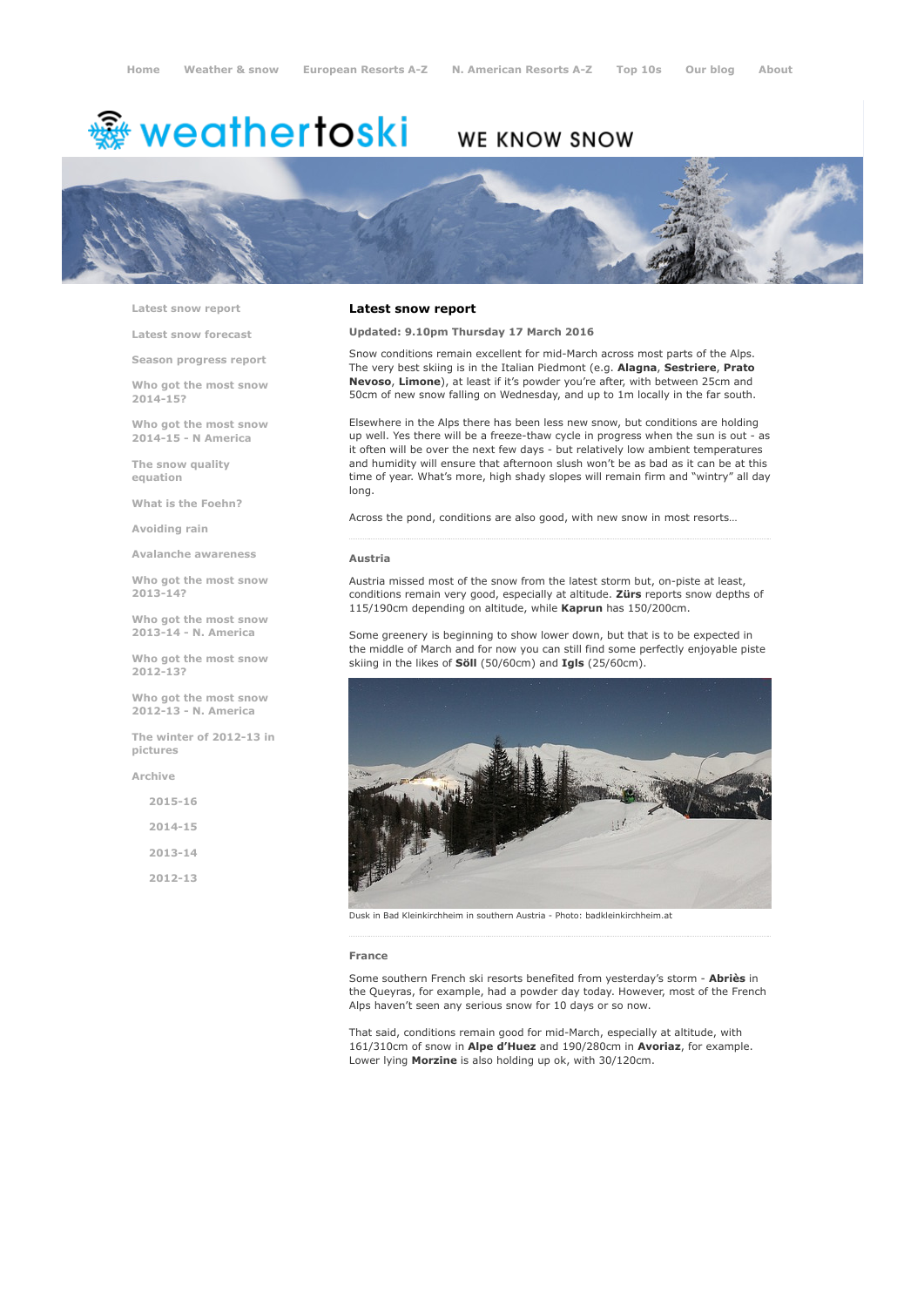

conditions in the Alps? [Contact](http://www.weathertoski.co.uk/about-1/contact-us/) us and we'll do our best to answer it...

E: [info@weathertoski.co.uk](mailto:fraser@weathertoski.co.uk)

T: +44 (0)20 3151 3154



Decent cover even in low-lying Lans en Vercors - Photo: lansenvercors.com

# Italy

Conditions remain excellent across most Italian ski resorts. The best of the fresh is in the Piedmont, where we saw 30cm falling in Alagna (30/160cm) yesterday and as much as 100cm further south in notoriously snowy Prato Nevoso (150/290cm).

Further east, most Dolomite resorts missed the heaviest snow this time around, but Cortina (110/190cm) remains in very good shape for mid-March.



Another massive dump in Prato Nevoso in the south-western Italian Alps - Photo: facebook.com/PratoNevoso

# Switzerland

Most Swiss ski resorts are still in very good shape, especially at altitude and onpiste, with 25/285cm of snow packed down on the slopes of Zermatt and 43/370cm in Andermatt.

Lower down, the snow is also holding up reasonably well thanks to recent low temperatures. Wengen currently has 20/120cm depending on altitude, while Champéry has 50/200cm.



Excellent snow conditions in Grimentz - Photo: valdanniviers.ch